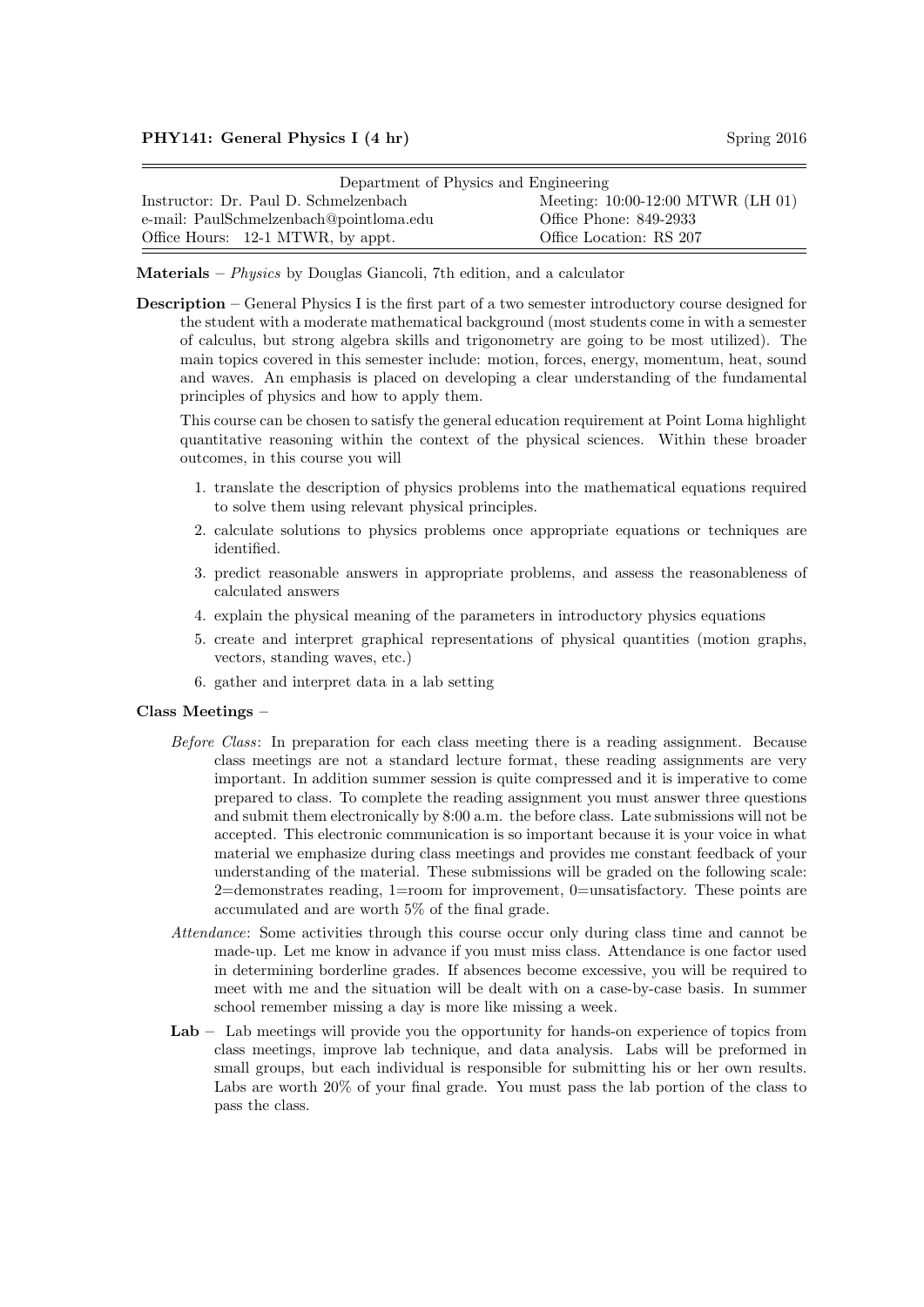- Homework Most days there will be homework due, homework is worth 15% of your final grade. Practicing working physics problems is critical to your success in the class.
- Exams Three examinations will be given during the semester on May 17, May 25 and June 6. The final examination is on Thursday, June 9 at 10:00 am. Exams will be about half multiple-choice or short answer conceptual questions, and about half problems to solve. The final examination will be comprehensive. Exams will be closed book, but a sheet of formulas will be provided to you to use during your exam. Partial credit will be given for correct reasoning at any step of a problem, but only if it is communicated clearly enough for me to understand. For problems that call for a solution or explanation, no credit will be given for an answer alone; the method or reasoning must also be shown.

| А             | $100 - 91.0$  |  |
|---------------|---------------|--|
| $A-$          | $91.0 - 89.5$ |  |
| $B+$          | $89.5 - 87.5$ |  |
| B             | $87.0 - 81.0$ |  |
| $B-$          | $81.0 - 79.5$ |  |
| $C+$          | $79.5 - 77.5$ |  |
| $\mathcal{C}$ | $77.0 - 71.0$ |  |
| $C-$          | $71.0 - 69.5$ |  |
| $D+$          | $69.5 - 67.5$ |  |
| D             | $67.0 - 61.0$ |  |
| $D-$          | $61.0 - 57.0$ |  |
|               |               |  |

As with all courses at PLNU, this course supports the cause to provide higher education in a vital Christian community where minds are engaged and challenged, character is modeled and formed, and service becomes an expression of faith. Being of Wesleyan heritage, we aspire to be a learning community where grace is foundational, truth is pursued, and holiness is a way of life.

- Academic Integrity Students should demonstrate academic honesty by doing original work and by giving appropriate credit to the ideas of others. Academic dishonesty is the act of presenting information, ideas, and/or concepts as one's own when in reality they are the results of another person's creativity and effort. A faculty member who believes a situation involving academic dishonesty has been detected may assign a failing grade for that assignment or examination, or, depending on the seriousness of the offense, for the course. Faculty should follow and students may appeal using the procedure in the university Catalog. See Academic Policies for definitions of kinds of academic dishonesty and for further policy information.
- Academic Accommodations If you have a diagnosed disability, please contact PLNU's Disability Resource Center (DRC) within the first two weeks of class to demonstrate need and to register for accommodation by phone at 619-849-2486 or by e-mail at DRC@pointloma.edu. See Disability Resource Center for additional information.
- Final Exam Successful completion of this class requires taking the final examination on its scheduled day. The final examination schedule is posted on the Class Schedules site.
- FERPA Policy As a student at Point Loma, you have a legal right to privacy as outlined in the federal FERPA (Family Educational Rights and Privacy Act) legislation. See Policy Statements for full text.